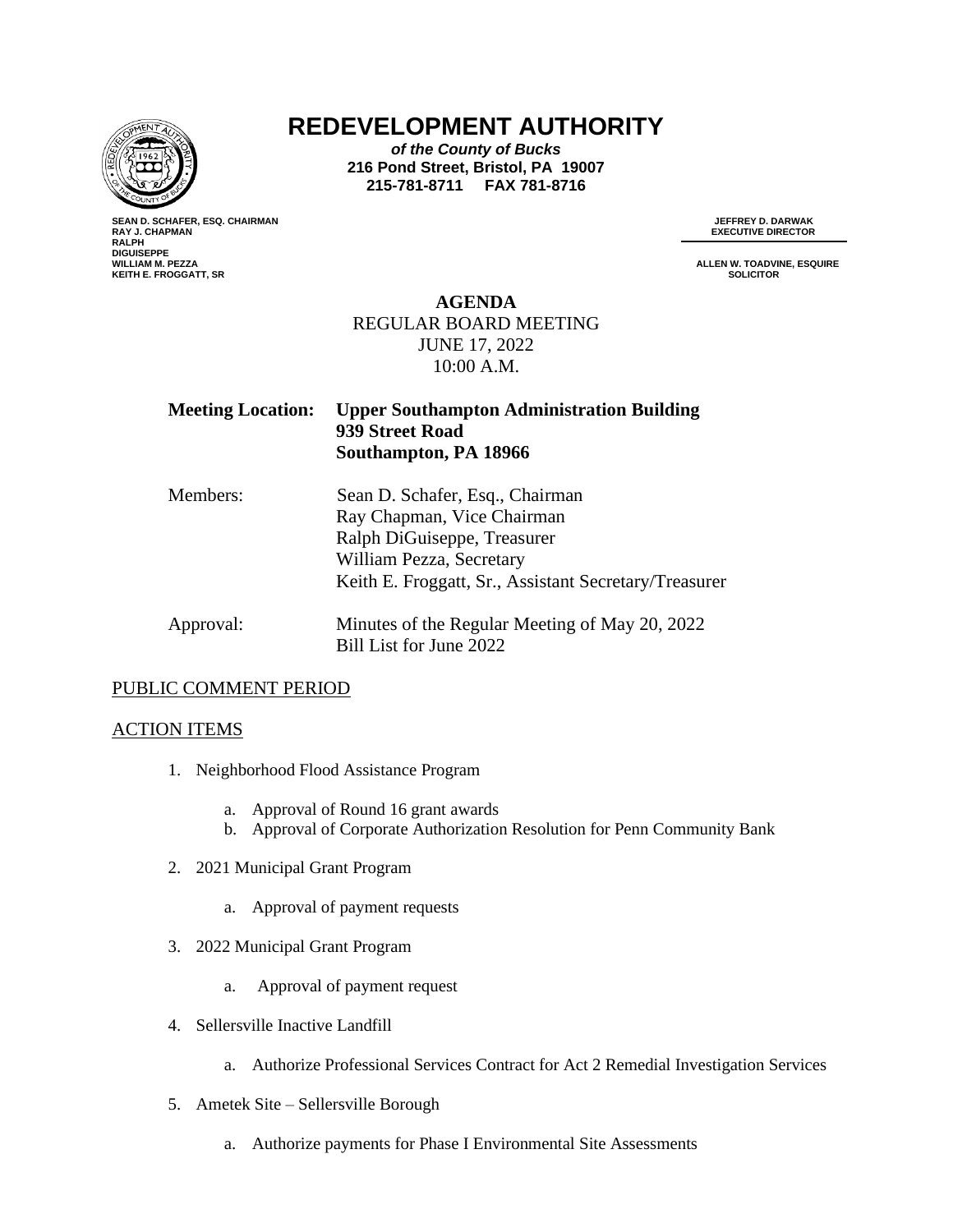- 6. Bristol Township Blight Abatement Program
	- a. Authorize Redevelopment Agreement for 601 Girard Avenue
	- b. Authorize Redevelopment Agreement for 914 Bellevue Avenue
- 7. Redevelopment Assistance Capital Program
	- a. Authorize Cooperation Agreement with 2201 Street Road, LLC for the Hub at Bensalem project
	- b. Authorize Cooperation Agreement with Northampton Township for the Northampton Township Fire Station #3 project
- 8. RDA Revolving Loan Fund
	- a. Consideration to approve loan to Calm Waters Coffee Roasters, LLC
- 9. Bucks County Redevelopment Fund Program
	- a. Resolution Authorizing grant for Echo Beach Neighborhood Improvement Project
- 10. Route 13 Industrial Area
	- a. Authorize 14<sup>th</sup> Amendment to Contract
- 11. Cloverleaf Estates
	- a. Authorize 6<sup>th</sup> Addendum to Redevelopment Agreement
- 12. FY 2022 INFRA Grant Program
	- a. Ratify Cooperation Agreement with Riverside Construction Materials, Inc.
	- b. Ratify Authorization to submit grant application for Revitalization of Bristol Port Terminal Project
- 13. Approval of Employee Health Plan for 2022-2023 Plan Year
- 14. Approval of FY 2022-2023 Administrative Budget
- 15. Approval of Public Officials Liability and Employment Practices Policy

#### PROJECT UPDATES

- 1. Bristol Township Blight Abatement
- 2. Sellersville Borough Blight Abatement
- 3. Bensalem Township Blight Abatement
- 4. Chestnut & Elm Streets, Bristol Borough
- 5. Shenandoah Woods
- 6. 130 Walnut Avenue, Bristol Township